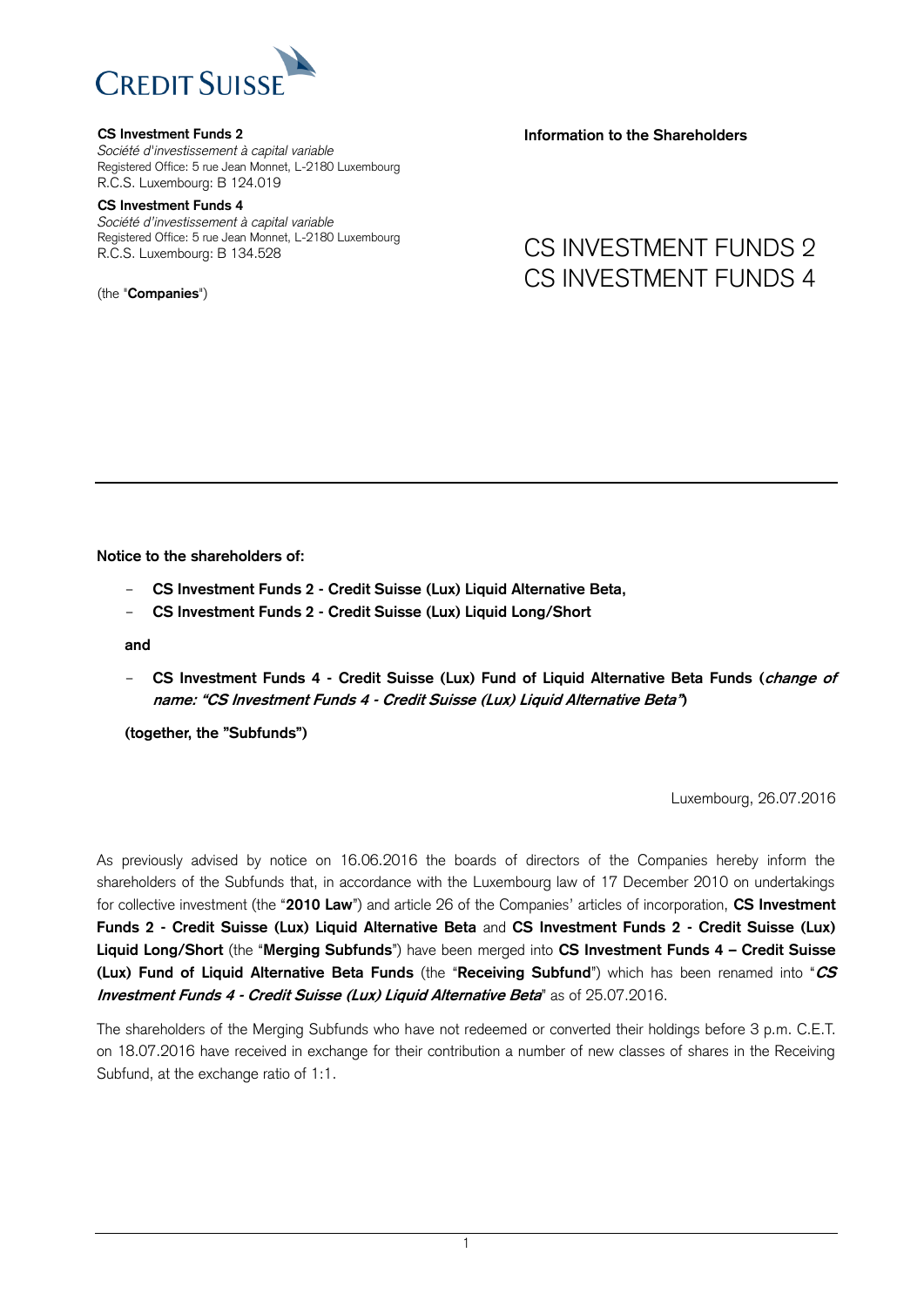

#### **CS Investment Funds 2**

*Société d'investissement à capital variable* Registered Office: 5 rue Jean Monnet, L-2180 Luxembourg R.C.S. Luxembourg: B 124.019

#### **CS Investment Funds 4**

*Société d'investissement à capital variable* Registered Office: 5 rue Jean Monnet, L-2180 Luxembourg R.C.S. Luxembourg: B 134.528

(the "**Companies**")

### **Information to the Shareholders**

# CS INVESTMENT FUNDS 2 CS INVESTMENT FUNDS 4

This exchange has been based on the net asset values per share of the Merging Subfunds calculated on 25.07.2016 and based on the closing prices as of 22.07.2016, as follows:

| <b>Merging Subfund</b>                             |              |                              | <b>Receiving Subfund</b>                           |              |                              |
|----------------------------------------------------|--------------|------------------------------|----------------------------------------------------|--------------|------------------------------|
| CS Investment Funds 2 - Credit Suisse (Lux) Liquid |              |                              | CS Investment Funds 4 - Credit Suisse (Lux) Fund   |              |                              |
| <b>Alternative Beta</b>                            |              |                              | of Liquid Alternative Beta Funds (renamed into "CS |              |                              |
|                                                    |              |                              | Investment Funds 4 - Credit Suisse (Lux) Liquid    |              |                              |
|                                                    |              |                              | Alternative Beta" as of 25.07.2016)                |              |                              |
| <b>Share Class</b>                                 | <b>ISIN</b>  | Net Asset Value<br>per share | <b>Share Class</b>                                 | <b>ISIN</b>  | Net Asset Value per<br>share |
| $B - USD$                                          | LU0858674822 | 109.97                       | $B - USD$                                          | LU1394300187 | 109.97                       |
| <b>BH-CHF</b>                                      | LU0858675043 | 106.62                       | $B - CHF$                                          | LU1394299660 | 106.62                       |
| <b>BH – EUR</b>                                    | LU0858675126 | 108.11                       | <b>BH – EUR</b>                                    | LU1394299827 | 108.11                       |
| $IB - USD$                                         | LU0858675399 | 1,107.27                     | <b>IB-USD</b>                                      | LU1394300856 | 1,107.27                     |
| $IBH - CHF$                                        | LU0858675555 | 1,082.00                     | <b>IBH - CHF</b>                                   | LU1394300344 | 1,082.00                     |
| <b>IBH – EUR</b>                                   | LU0858675472 | 1,090.67                     | <b>IBH – EUR</b>                                   | LU1394300690 | 1,090.67                     |
| UB-USD                                             | LU1144418131 | 98.11                        | UB – USD                                           | LU1394301409 | 98.11                        |
| <b>UBH – CHF</b>                                   | LU1144418214 | 95.98                        | <b>UBH-CHF</b>                                     | LU1394301235 | 95.98                        |

| <b>Merging Subfund</b>                             |              |                 | <b>Receiving Subfund</b>                           |              |                     |
|----------------------------------------------------|--------------|-----------------|----------------------------------------------------|--------------|---------------------|
| CS Investment Funds 2 - Credit Suisse (Lux) Liquid |              |                 | CS Investment Funds 4 - Credit Suisse (Lux) Fund   |              |                     |
| Long/Short                                         |              |                 | of Liquid Alternative Beta Funds (renamed into "CS |              |                     |
|                                                    |              |                 | Investment Funds 4 - Credit Suisse (Lux) Liquid    |              |                     |
|                                                    |              |                 | Alternative Beta" as of 25.07.2016)                |              |                     |
| Share Class                                        | <b>ISIN</b>  | Net Asset Value | Share Class                                        | <b>ISIN</b>  | Net Asset Value per |
|                                                    |              | per share       |                                                    |              | share               |
| <b>DB-USD</b>                                      | LU0858842478 | 1,251.79        | <b>DB-USD</b>                                      | LU1394301078 | 1,251.79            |

The current versions of the prospectus, key investor information documents, articles of incorporation and the last annual and semi-annual reports related to the Receiving Subfund are available, free of charge, at the registered office of CS Investment Funds 4 at 5 rue Jean Monnet, L-2180 Luxembourg.